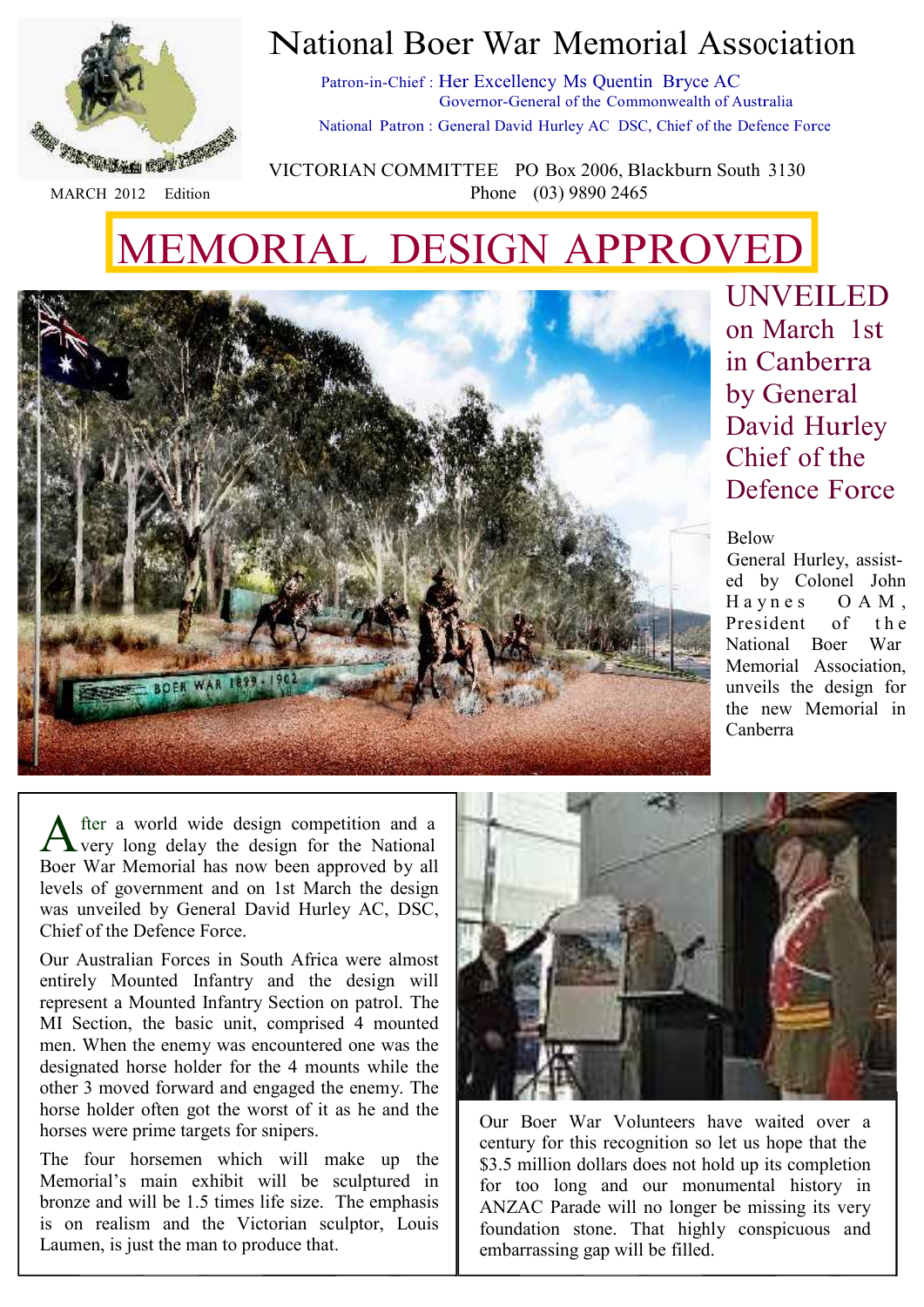

The Victorian Committee of the NBWMA is seeking recruits to assist with the major efforts that will be needed in the next couple of years. We especially need one or two new members with computer skills in WINDOWS - Publisher, Photoshop and Excel. If you can provide any assistance with this or other aspects of organisation and fund raising please contact our State Secretary, Bill Woolmore on

98902465.



The banners above and below are used at all Boer War Services and functions in Victoria. They will be on display at the march off point on ANZAC DAY and Boer War Day. Personal & family medals should be worn on both days.



#### Boer War Veteran's Parting Words

"…………..as will be seen during my service, I have been hungry and tired several times. It really did me no harm though I felt it at the time – one generally does. I should not have missed this campaign for something; it has been <sup>a</sup> grand experience and should ever England require the services of Australians again to assist in keeping the flag flying, those fit should not miss the chance of gaining the experience that I have. Taking it all in all it's good fun. Of course that is if you get out of it…………………."

PETITIONS : WE HAVE INCLUDED ANOTHER COPY OF THE PETITION TO PARLIAMENT WITH THIS NEWSLETTER. PLEASE GET IT FILLED AND RETURN A S A P.

#### RESERVE FORCES DAY

Over the weekend of 25th-27th November 2011 Peter and Diana Wilmot attended the launch of the Reserve Forces Day Council in Sydney for 2012 day activities throughout Australia. A reception was held at Parliament House on the Friday evening where we were all welcomed. Saturday afternoon followed with a parade starting from Hyde Park, led by the Lancers army band followed by 4 dressed in Boer War uniforms, the 10 Boer War descendants which were followed by association standard bearers. We marched up to Parliament House forecourt and were inspected by the Honorable Barry O'Farrell MP New South Wales Premier and Air Marshall Mark Binskin AO. Before making our way inside Parliament House for the launch of the 110th Anniversary of peace treaty which ended the Boer War on 31 May 1902. A Regimental dinner followed that night at the Royal Automobile Club. Sunday attended a meeting at Victorian Barracks in preparation the 2012 coming events, followed by a visit to the New South Wales Lancers Museum at Parramatta, which houses items from the different wars. The Boer War section has some very historical items. I met up with a number of committee members from the other states of the National Boer War Memorial Association. Congratulation to Lieutenant Colonel John Moore OAM RFD ED and his team for a well organized and enjoyable weekend. You can find links to this event on www.bwm.org.au

#### BOER WAR MEDALLIONS

Two magnificent medallions on lengths of QSA ribbon for wearing around the neck will soon be available. The one for descendants of Boer War veterans will be 50mm diameter and the medallion for supporters will be similar in design but will be oval in shape with the words "In Memory" instead of "Descendant".



 $\overline{a}$ 



The medallions will cost \$37.50 each and will be a valuable family heirloom. The R.F.D.C. are donating the proceeds to the National Boer War Memorial. By now you will have the Application Forms and these should be returned with the \$37.50 by April 30th or earlier.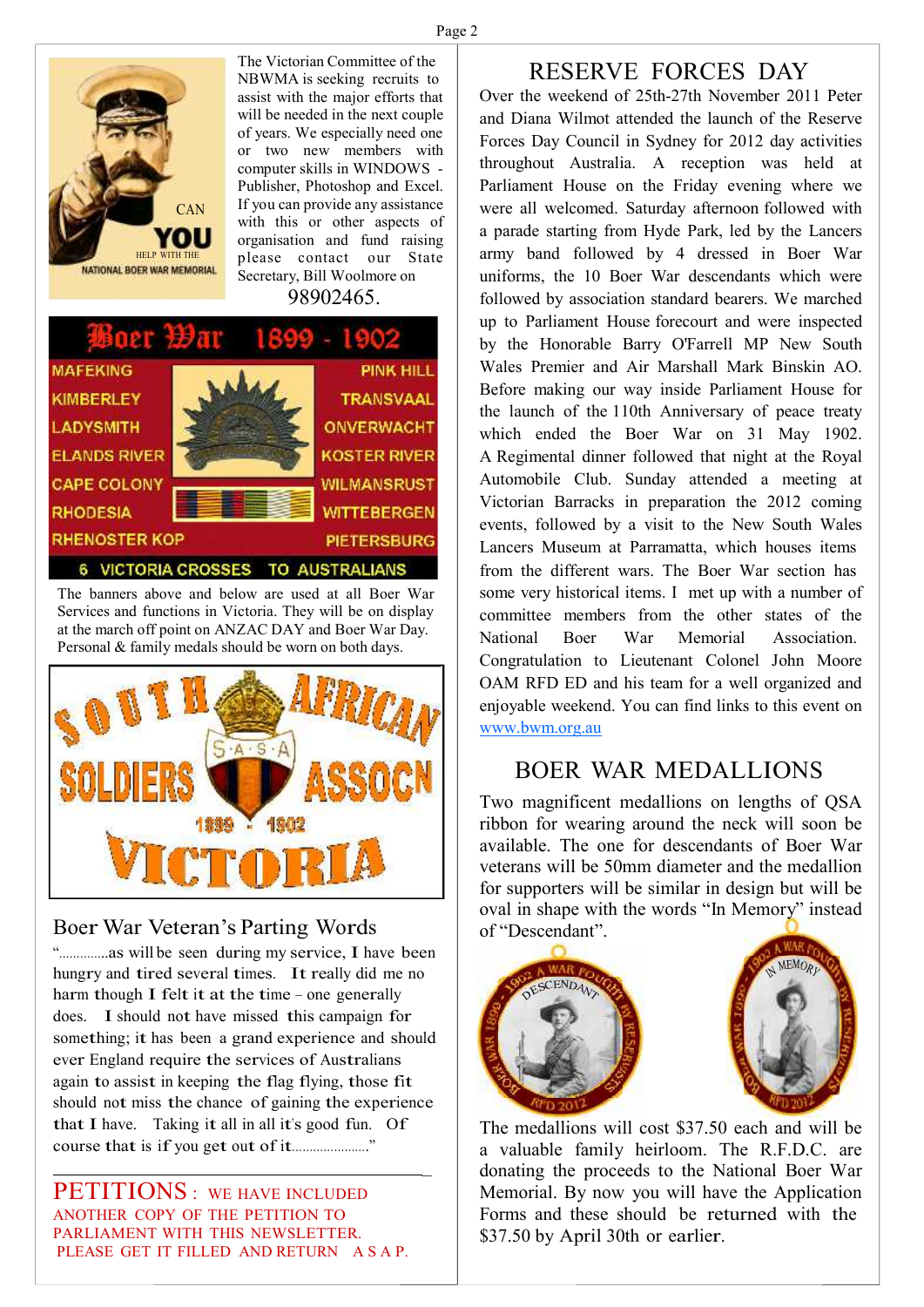#### Page 3

#### Promotional Merchandise (order form next page)



Vinyl Car Sticker 10mm X 10mm, \$2.00 ea.

Queen Victoria Chocolate Tin \$25 It is 204mm X 60mm X 26mm and contains 8 slouch hat chocolates and a brief history of the slouch hat in the Boer War



Pens—Maroon & Gold or Black & Gold \$10 each



Metal Lapel Pin 25mm Diam \$2 each

WHEN ORDERING PLEASE USE FORM ON NEXT PAGE AND COMPLETE ALL DETAILS







Attractive Wooden Plaque:: Please provide details below. The central motif can be replaced with a photo or a badge if arranged when ordering. Price  $$60 (+ $15 \text{ if photo used}).$ Phone 03 98902465 for more details and order form.

#### VETERAN INFORMATION



Clear Crystal Glass Memorial—Laser Etched 130mm X 155mm X 30mm….Weight 880 grams

In lined presentation case. (Image has been shown with dark background to highlight engraving. Please provide details below with order. Can be supplied without badge or with the April 1902 pattern ACH Badge instead of that shown.  $$120$  +PP&I \$22 in Victoria (may be slightly higher in other States).

| VEIERAIN INFURNIATIUN     | $(\Gamma)$ ease princo |  |
|---------------------------|------------------------|--|
|                           |                        |  |
|                           |                        |  |
|                           |                        |  |
| Second tour if applicable |                        |  |
|                           |                        |  |
| Unit:                     |                        |  |
|                           |                        |  |

Post & Packaging extra (see over) All prices include GST Allow 3 to 4 weeks delivery for Plaques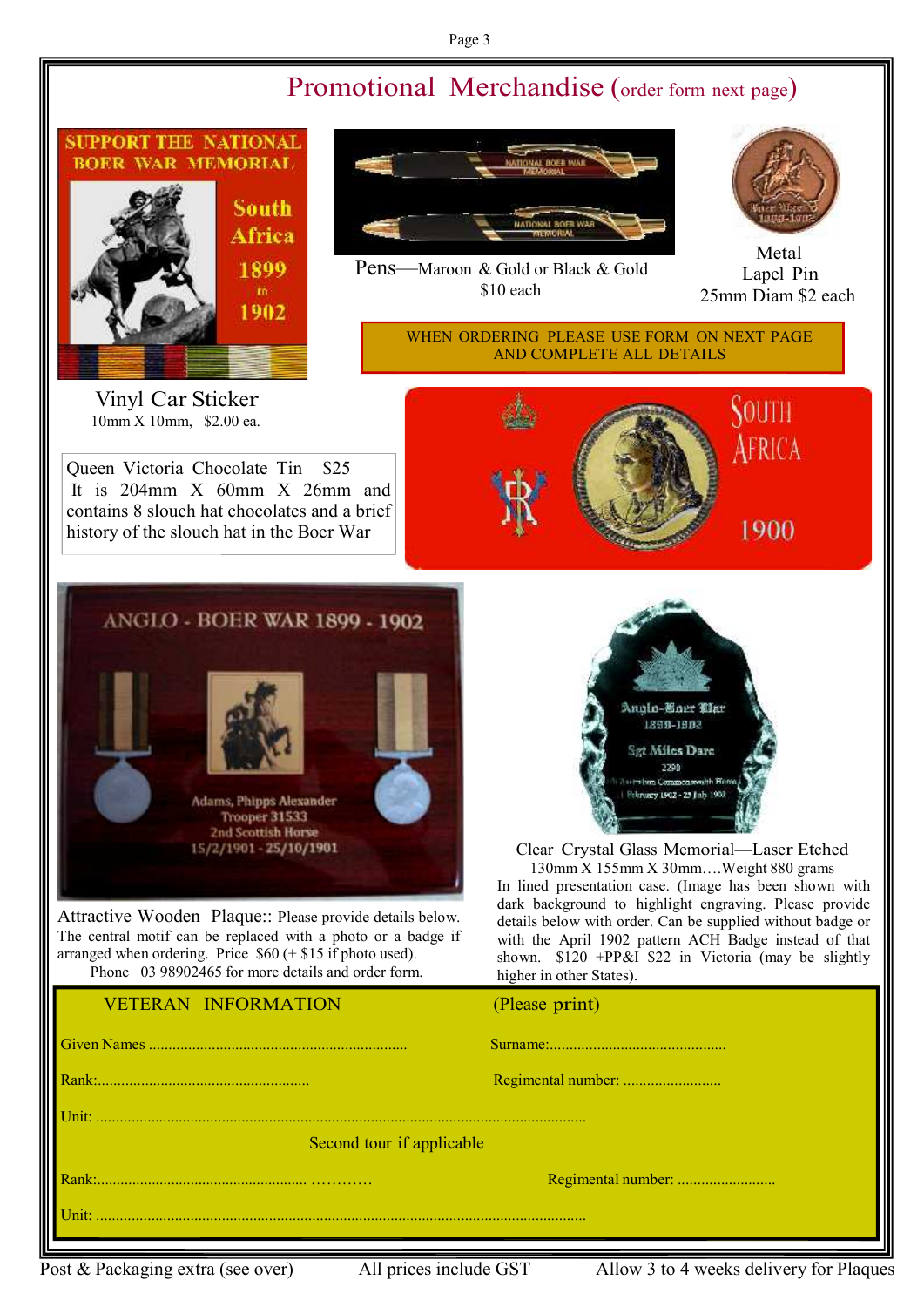### Merchandise Order

| Pens—Black & Gold $\omega$ \$10 each \$<br>Car Stickers $\omega$ \$2 each \$<br>Chocolate Tin \$25 each<br>Wooden Plaque<br>Crystal Glass Memorial \$130 each<br>Please complete details on reverse \$<br><b>POSTAGE</b><br>Badges (up to 4) $$2.50$<br>Pens (up to 2) \$2.50<br>Stickers only \$1.00<br>Chocolate Tins \$6.00<br>Crystal Glass Memorial \$22.00<br>Wooden Plaque $$10 (+ $5$ for each<br>additional if mailed together)<br>(if purchasing multiple items contact<br>03 98902465 for P&P savings)<br>Sub-total | $\S$<br>$\$\dots$ |
|--------------------------------------------------------------------------------------------------------------------------------------------------------------------------------------------------------------------------------------------------------------------------------------------------------------------------------------------------------------------------------------------------------------------------------------------------------------------------------------------------------------------------------|-------------------|
|                                                                                                                                                                                                                                                                                                                                                                                                                                                                                                                                |                   |
|                                                                                                                                                                                                                                                                                                                                                                                                                                                                                                                                |                   |
| (Circle one) Mr Mrs Dr Ms Miss<br>Given Names:<br>Surname:                                                                                                                                                                                                                                                                                                                                                                                                                                                                     |                   |
|                                                                                                                                                                                                                                                                                                                                                                                                                                                                                                                                |                   |
| Address:                                                                                                                                                                                                                                                                                                                                                                                                                                                                                                                       |                   |
|                                                                                                                                                                                                                                                                                                                                                                                                                                                                                                                                |                   |
|                                                                                                                                                                                                                                                                                                                                                                                                                                                                                                                                |                   |
|                                                                                                                                                                                                                                                                                                                                                                                                                                                                                                                                |                   |
|                                                                                                                                                                                                                                                                                                                                                                                                                                                                                                                                |                   |
|                                                                                                                                                                                                                                                                                                                                                                                                                                                                                                                                |                   |
|                                                                                                                                                                                                                                                                                                                                                                                                                                                                                                                                |                   |
|                                                                                                                                                                                                                                                                                                                                                                                                                                                                                                                                |                   |
| Payable to:                                                                                                                                                                                                                                                                                                                                                                                                                                                                                                                    |                   |
| National Boer War Memorial Association- Vic,                                                                                                                                                                                                                                                                                                                                                                                                                                                                                   |                   |
| P O Box 2006, Blackburn South, 3130.<br>Please do NOT send cash in the mail                                                                                                                                                                                                                                                                                                                                                                                                                                                    |                   |
| Office Use Only                                                                                                                                                                                                                                                                                                                                                                                                                                                                                                                |                   |
|                                                                                                                                                                                                                                                                                                                                                                                                                                                                                                                                |                   |
|                                                                                                                                                                                                                                                                                                                                                                                                                                                                                                                                |                   |

### Tax Deductable Donations To The Boer War Memorial Fund would like to donate -\$10 \$25 \$50 \$100 \$250 \$,1000 \$2,000 \$5,000 \$10,000 Other ............... ircle one) Mr Mrs Dr Ms Miss Other ......... ven Names: ............................................................ mame: ................................................................... ganisation / Business (if applicable):

.......................................................................... dress:

......................................................................

Suburb: ....................................State : .............

Postcode: ...............Phone: Home: .........................

Mobile: ......................................

Business: .................................

Email: ..............................................................

I enclose a cheque for \$ ......................... vable to: ational Boer War Memorial Fund, o P O Box 2006, Blackburn South 3130. ease do NOT send cash in the mail

fice Use Only Receipt No: ............................................... Date Received: ...........................................

Public Recognition of Donors To recognise larger donations certificates will be warded as follows -

| <b>Bronze</b> | $$1,000$ to $$9,999$   |
|---------------|------------------------|
| <b>Silver</b> | $$10,000$ to $$49,999$ |
| Gold          | \$50,000 to \$99,999   |
| Platinum      | \$100,000 and above    |

ecipients will be permitted to use that level of donor logo on their stationery. Gold and Platinum donors will also ave their logo placed on future BWM promotional materials and the National website.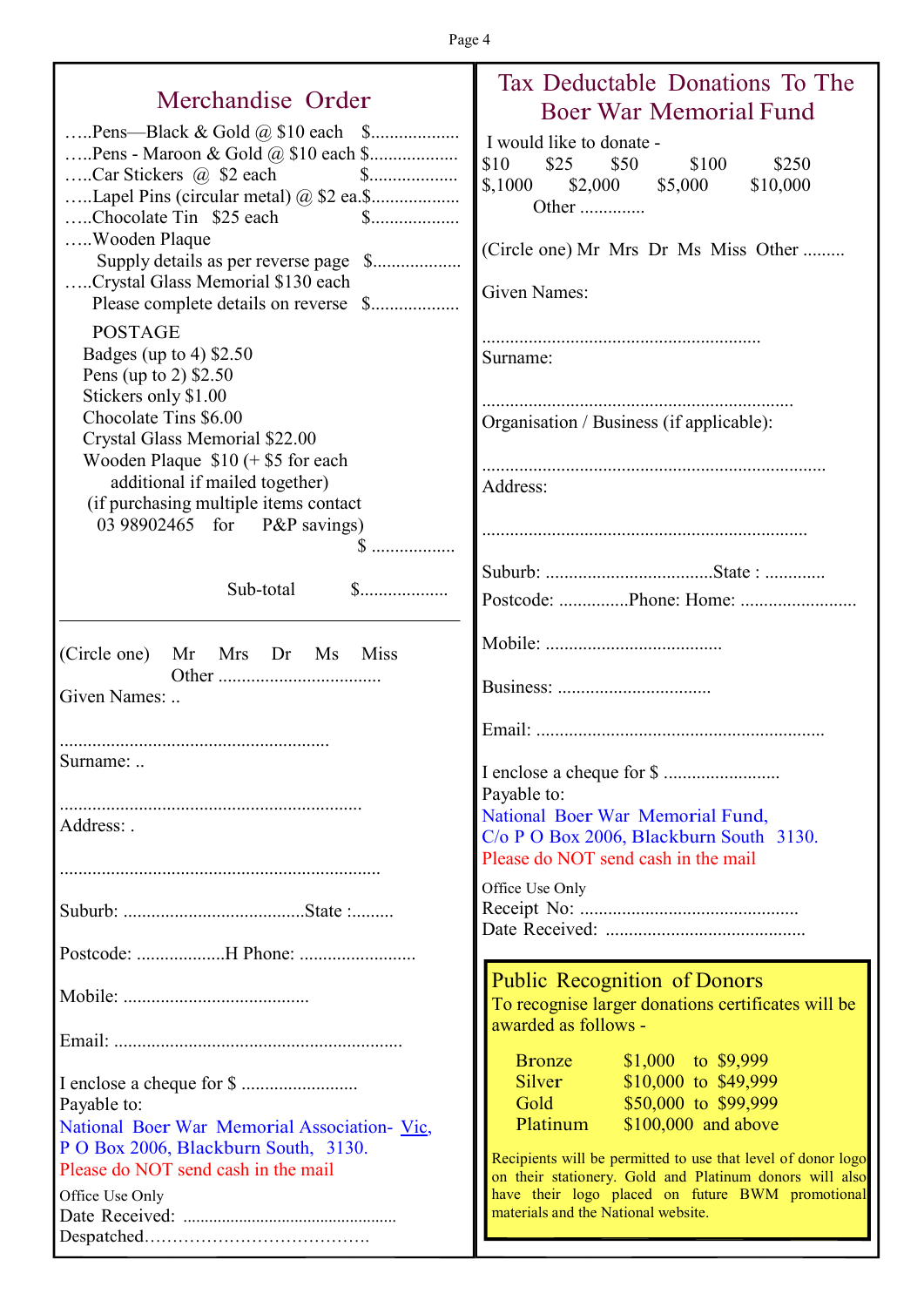Page 5

# ANZAC DAY

will soon be here and we will need a big turn out of Boer War descendants and supporters to march. This year the march will start further towards the Shrine. We will meet on St.Kilda Rd. just north of Linlithgow Drive. The point is indicated by the black arrow on the map and is just a comfortable walk from Flinders Street Station. Our assembly time is 8.45 a.m., to march off at about 9.07 a.m. following the Dignitaries and flags etc. in our usual position. Look for the twobanners illustrated on page 2. The Government and politicians will gauge how much community interest there is in the Boer War and the Memorial.

# SHOW THEM YOU CARE

At the conclusion of the March, those who would like to meet for a catch up chat and coffee can meet at the Boer War Memorial Jacaranda tree behind the Shrine and near the Fromelles 'COBBERS' memorial. We will then cross St. Kilda Rd. to the La Venice coffee shop at 360 St Kilda Rd. \*\*\*\*\*\*\*\*\*\*\*\*\*\*\*\*\*\*\*\*\*\*\*\*\*\*\*\*\*\*\*\*\*\*\*\*\*\*\*\*\*

# BOER WAR **DAY**

2012 is the 110th anniversary of the signing of the Peace Treaty which ended the Boer War in 1902 and will be the theme for this



year's commemoration service at the Shrine of Remembrance on Sunday 27 May 2012



### BOER WAR DAY

We had a very good turn out at the 2011 day. (See September news letter) We need you to support this day again in 2012. We will form up and march from the bottom of the Shrine forecourt Anzac Avenue to the Eternal Flame, behind a contingent of Light Horse followed by the Police Band and Boer War Banners, to where the service will be conducted. Time 11.30 am to form up for instruction on the part that you will play in the service before marching up to the Shrine for the Commemoration Service at 11.50 a.m.

Personal and family service medals should be worn

Free coffee and biscuits will be provided for descendants and supporters and it will be an excellent opportunity to meet other Boer War friends and enthusiasts.

## RESERVE FORCES DAY :

On July 1st the Reserve Forces Day will be observed and this year will have a big Boer War theme.